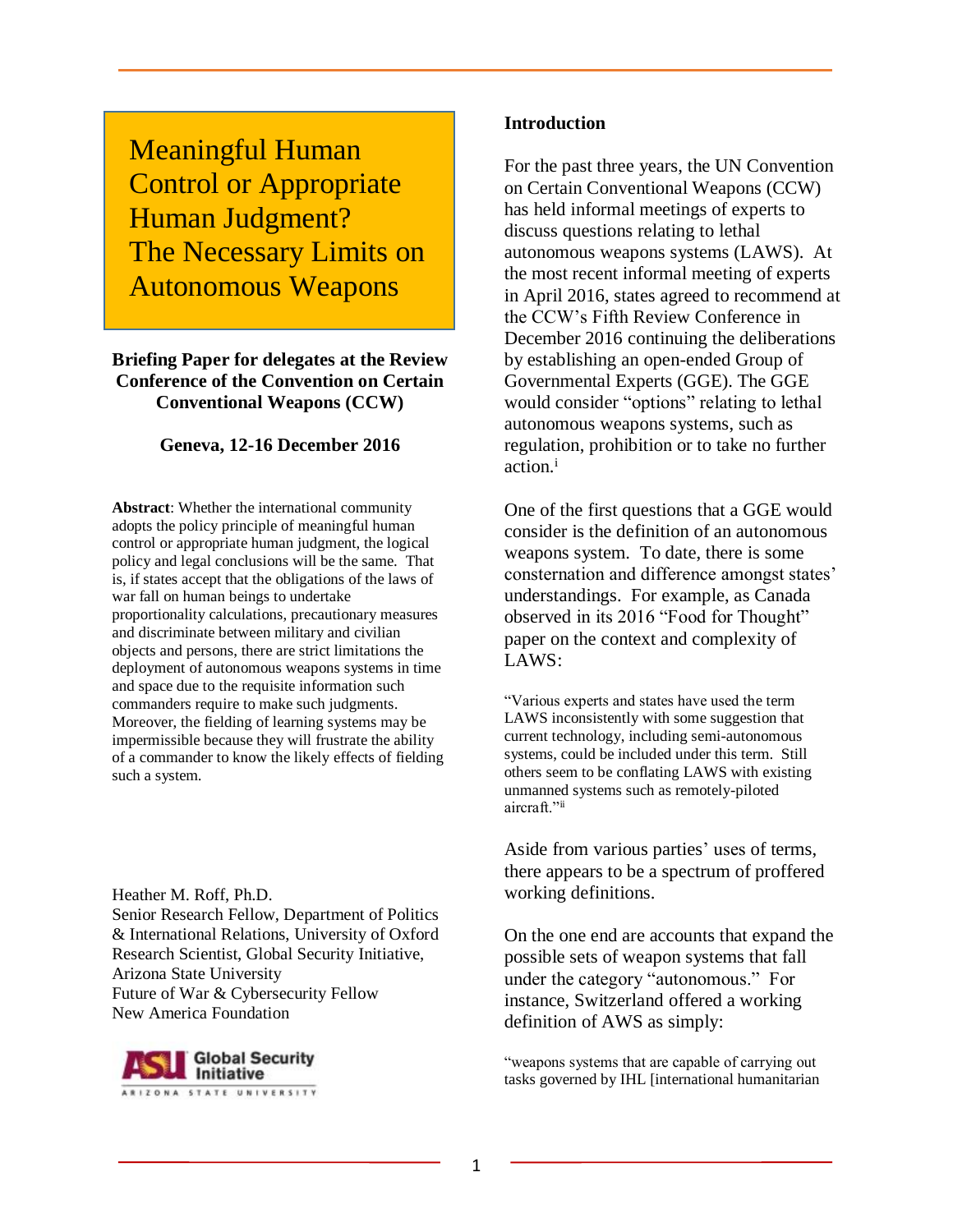law] in partial or full replacement of a human in the use of force, notably in the targeting cycle."iii

While this definition is more inclusive, particularly as it includes nonlethal systems, its more expansive scope is without prejudice to the question of appropriate regulatory responses. Its intent appears to be to open up space for a case by case analysis of weapons systems, where particular functions or uses may be considered problematic because they would have greater difficulties complying with IHL.

On the other end of the spectrum are those states that seek to define autonomous weapons in such a way to narrow the kinds of systems that would qualify. France, for example, maintains,

"A lethal autonomous weapons system would be characterized by an ability to move freely, to adapt to its environment, and to carry out targeting and launch of a lethal effector (bullet, missile, bomb, etc.). It would operate in complete functional autonomy."iv

This definition substantially restricts the kinds of systems classified as "autonomous" as they would require not only the ability to adapt, but to select targets for attack and potentially self-launch.

Similar to Switzerland, the International Committee of the Red Cross (ICRC) focuses on the "critical functions" approach to autonomous weapons, where the concern is over the functions of a system that enable it to select and attack targets without human intervention. The ICRC, moreover, is urging states to "set limits on autonomy in weapons systems to ensure that they can be used in accordance with international humanitarian law (IHL) and within the bounds of what is acceptable under principles of humanity and the dictates of public conscience."<sup>v</sup>

Defining what constitutes an autonomous weapons system, and how it differs from presently fielded automated systems, is not merely a technological concern, it is a political one. As such, it will be up to states to decide.

Nevertheless, this is not to say there is no sense of agreement amongst states at present. Indeed, what has emerged over the past three years is the consensus that states agree they carry an obligation to "respect and ensure respect" for IHL "in all circumstances.<sup>vi</sup> This basic respect for IHL entails that belligerents take the necessary steps to ensure compliance with it. This thin reed of agreement helps to structure some of the worries over autonomy in weapons systems. As the United Nations Institute of Disarmament Research eloquently reminds us, "ultimately the autonomy question is really about what control/oversight […] we expect humans to maintain over the tools of violence that we employ."vii

# **"Meaningful Human Control" and "Appropriate Human Judgment"**

Where coalescence between stakeholders has emerged is in broad and general approaches to the need for some form of human control and oversight. Some states have accepted the "meaningful human control" approach, or "effective control" or simply "human control", others prefer "appropriate human judgment."<sup>viii</sup> Whatever the terms ultimately become, there is consensus that no one wants weapons that operate *out of human control*.

# *Meaningful Human Control*

At this year's April CCW Meeting of Experts, Richard Moyes of Article 36 and I published a briefing paper on what we view as encompassing meaningful human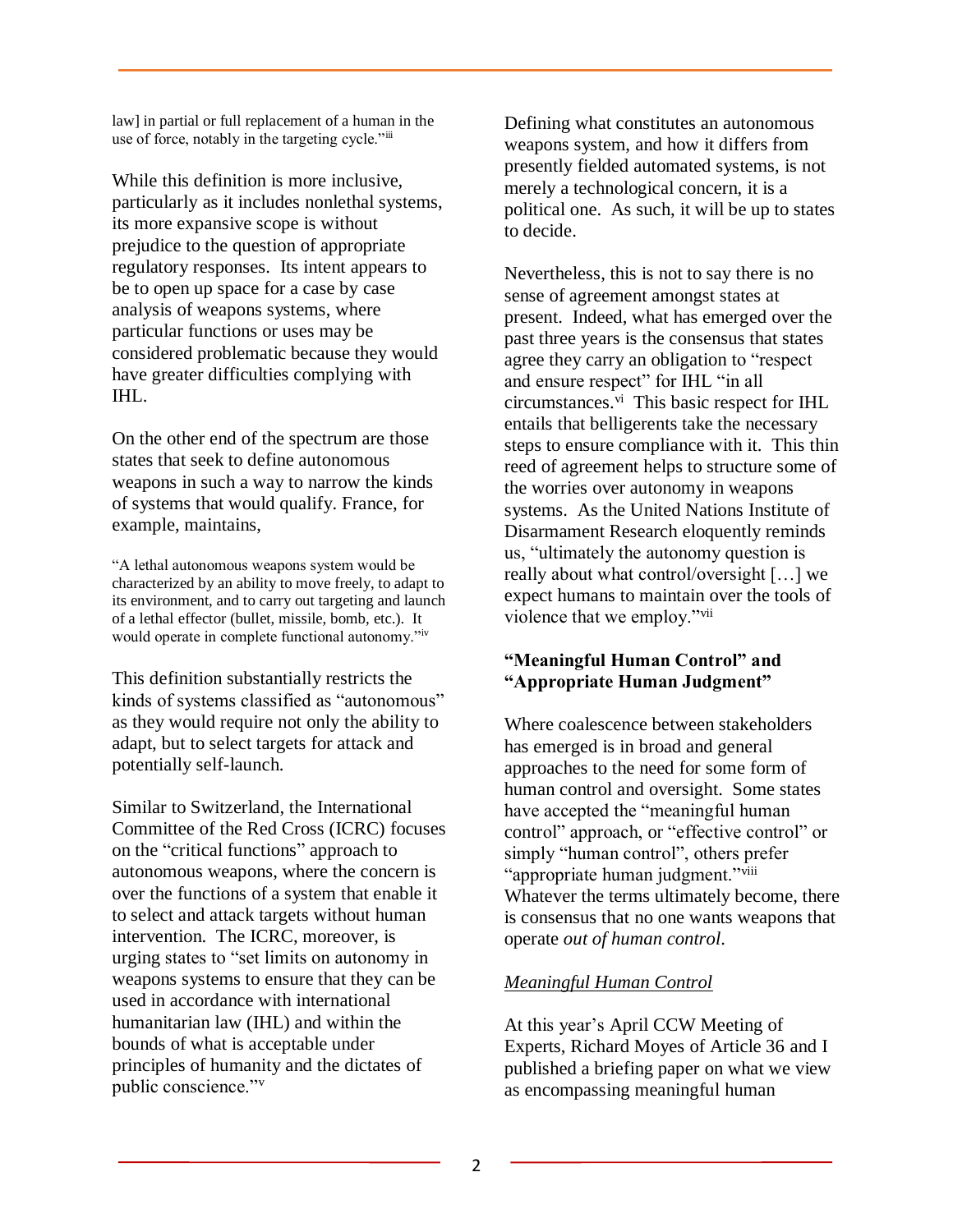control.<sup>ix</sup> Here, we argued that meaningful human control is best considered as operating at three different layers: *ante*  bellum, in bello and post bellum.<sup>x</sup> At each layer, there are systems, processes, doctrines, laws, and rules designed and enacted to enable human control of, and thus responsibility and accountability for, the use of armed force.

We claimed that "each of these layers also serves to shape and to condition the others, and consideration in all of these areas should inform the next steps for ensuring meaningful human control in the future." In short, meaningful human control requires a holistic approach to the design, acquisition and use of tools of violence.

Furthermore, with regard to use, we argued that human commanders must have *meaningful human control over direct attacks.* This requires a human commander to weigh "her expectations of using a certain technology in a specific context against the risks of unwanted outcomes (while recognizing there are thresholds for accepting certain risks.)" In short, IHL requires human commanders to utilize their judgment when planning or deciding attacks. That is, the law applies to persons and not to things.

### *Appropriate Human Judgment*

However, some still feel that this approach is too general and is ultimately meaning*less*. Others feel that focusing on "control" is too restrictive and prefer that the standard be "appropriate human judgment." This standard would place the emphasis on the human commander or operator and her capacity to judge the likely effect of using an AWS in a particular instance of armed conflict.

For example, the United States Department of Defense Directive 3000.09 states that "autonomous and semi-autonomous weapon systems shall be designed to allow commanders and operators to exercise appropriate levels of human judgment over the use of force." Likewise, Israel has noted that:

"it is safe to assume that human judgment will be an integral part of any process to introduce LAWS, and will be applied throughout the various phases of the research, development, programming, testing, review, approval, and decision to employ them."xi

The requirement that these systems be *designed* to allow human judgment generates two subsequent positive obligations:

- 1. That humans deploying the systems must understand how they will operate in realistic environments so that humans can make informed decisions regarding their use, and
- 2. To satisfy this obligation, autonomous weapon systems require adequate levels of operational testing, verification, validation and evaluation. This step is required to ensure not only compliance with IHL, but also to provide empirical evidence of system reliability and predictability that informs human decision makers.

Moreover, the most recent US *DoD Law of War Manual* states that:

"6.5.9.3 Law of War Obligations of Distinction and Proportionality Apply to Persons Rather Than the Weapons Themselves. The law of war rules on conducting attacks (such as the rules relating to discrimination and proportionality) *impose obligations on persons*. These rules do not impose obligations on the weapons themselves; of course, an inanimate object could not assume an "obligation" in any event."<sup>xii</sup>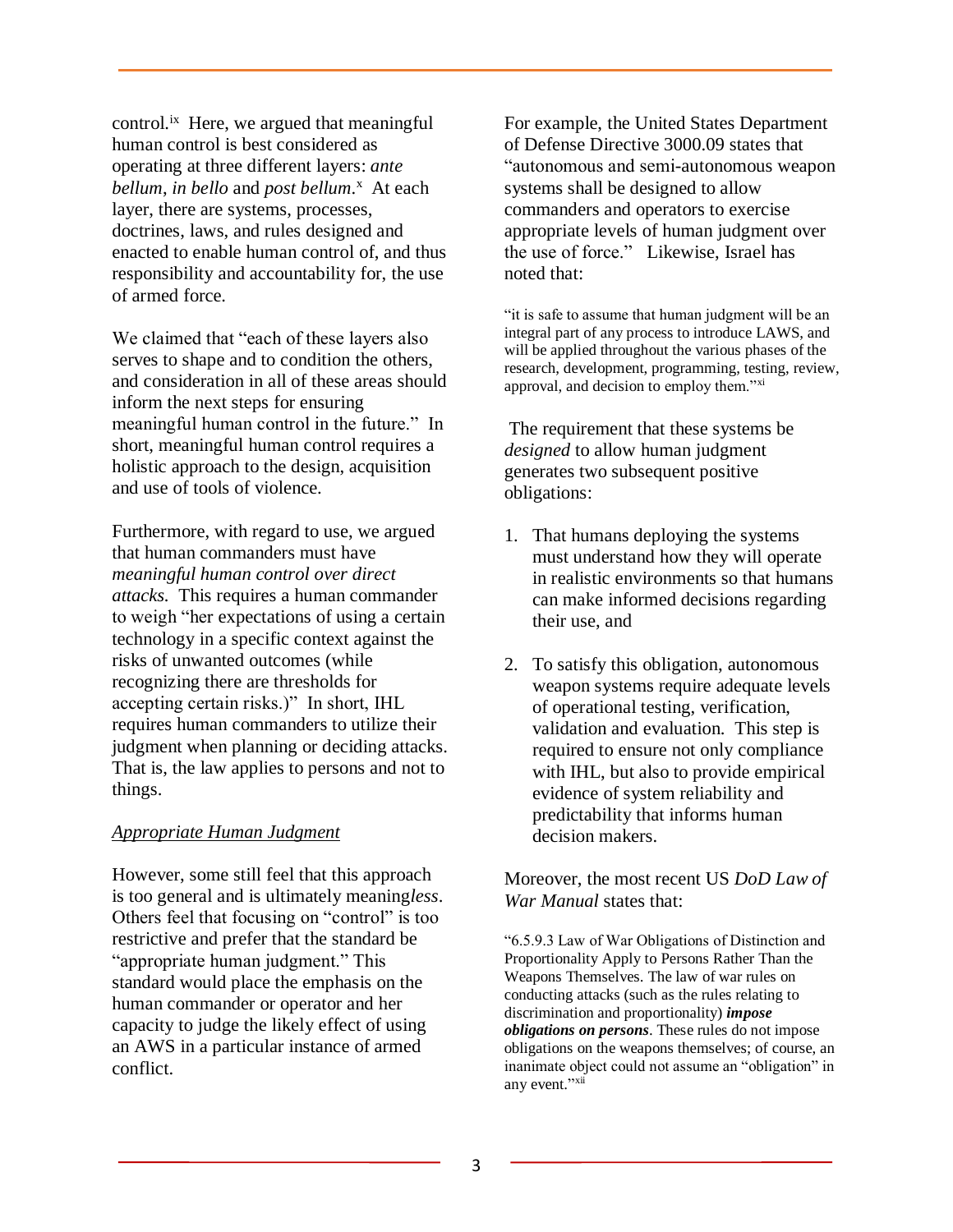In short, if one supports the US policy requiring appropriate levels of human judgement and accepts its claim that key law of war obligations apply to persons and not weapons, then very similar conclusions regarding meaningful human control and appropriate human judgment emerge.

Both policy approaches require that a human make proportionality calculations and undertake all feasible measures for precaution in attack. The weapon system cannot be tasked with making a proportionality calculation or estimating whether the principle of precaution is met.

### **Necessary Limits on Autonomy in Weapons Systems**

If we accept the premise that the law of war obligates human commanders to undertake proportionality calculations and ensure precautions are met, then two conclusions follow from this:

- 1. A human commander cannot meet her obligations if she lacks sufficient information about context *and* the likely or portended effects of using an AWS in a particular situation. She must be able to estimate that the foreseen effects of targeting a legitimate military objective are proportionate in relation to a direct military advantage.
- 2. Sufficient information about context and likely effects precludes autonomous weapons systems from operating without strict bounds in space and time.

Exploring this point further, we see two further related consequences:

a. Since proportionality, discrimination and precaution require timely and sufficient

information, deploying a weapon system over an extended period of time and space *without communications* is likely to violate the human's obligation to undertake a proportionality calculation either because the situation will have changed, thus requiring a new proportionality calculation, or because the human will have *de facto* delegated this task to the weapon.

b. To ensure the appropriate amount of information is provided to a human so that she can fulfill her obligations under IHL, any weapons systems deployed for extended durations need to have a communications link, as well as to communicate back for authorization to use force. To avoid unwanted or unintended engagements then would require humans to maintain adequate situational awareness to authorize the use of force in that situation.<sup>xiii</sup>

Furthermore, it may also be useful to view the necessary limits on the use of AWS from the perspectives of "positive" and "negative" control. Positive control is "the assurance that authoritative instructions to perform military missions will be carried out," and negative control is "the prevention of any unauthorized use."xiv

Positive control for an AWS would entail that the systems *work as designed and intended*. They cannot be unreliable or unpredictable, and a human commander must have sufficient knowledge and trust that the system will in fact work as intended.

Negative control for AWS would also require similarly high levels of assurance are met so that systems are not used without authorization. "Authorization," however, would require the commander to undertake all proportionality, discrimination and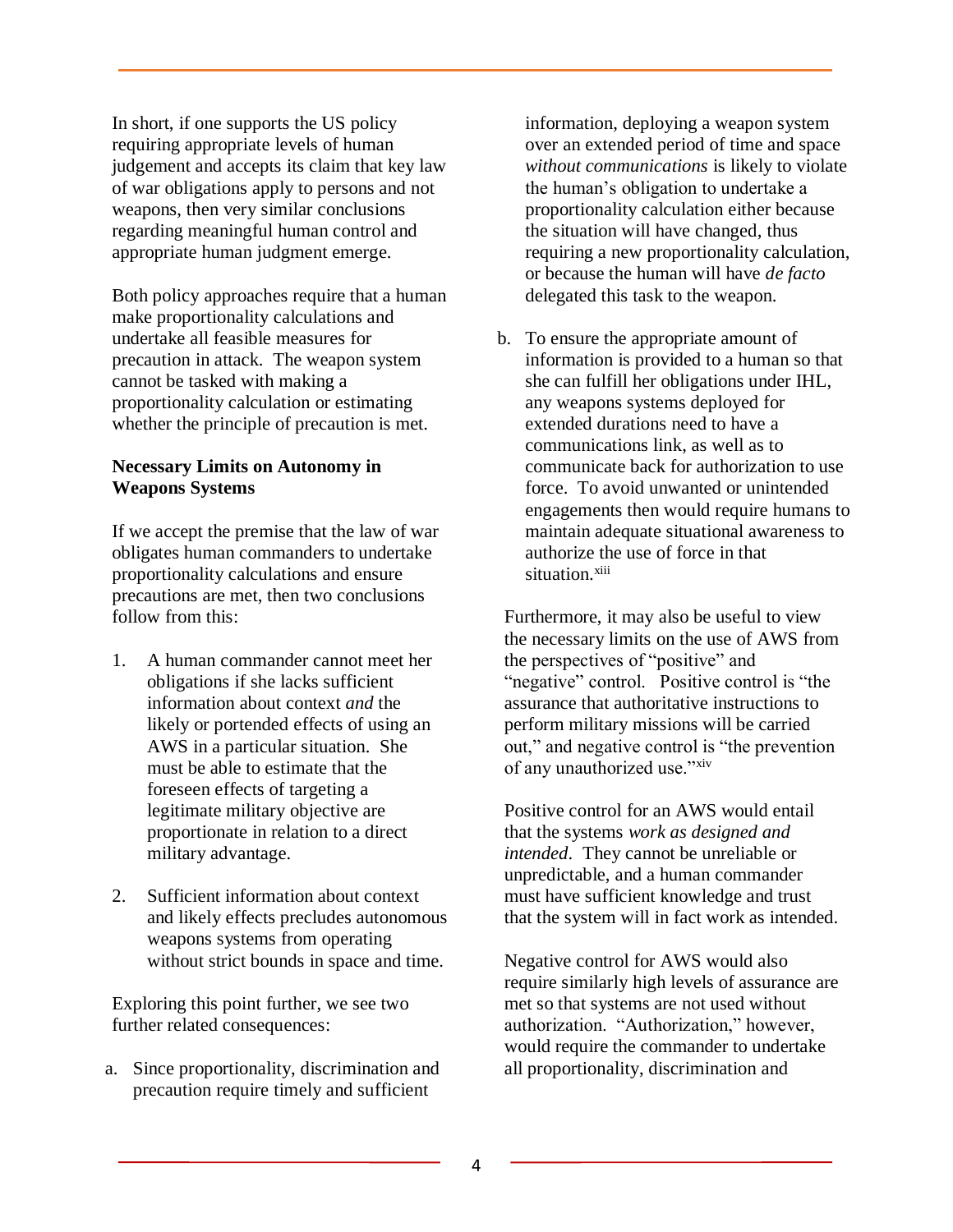precautionary calculations, and to never delegate this task to the weapon.

The positive and negative control framing is useful because it shows us that beyond the technological concerns, such as software design and the weapons platform, there is a requirement for further doctrinal and command systems in place to assure positive control is met. Moreover, negative control does not preclude any use but only unauthorized use, or perhaps better still, *unauthorized delegation of particular tasks*.

Thus while a weapon system may be capable of making "factual determinations" as to whether to fire or select and engage targets, these determinations are redundant to the commander's prior evaluation and judgment to use a particular weapon in accordance with IHL, the rules of engagement and all relevant treaties.<sup>xv</sup>

# **Complexity & The Limits of Human Reason**

As humans are obligated under the laws of war to make determinations of discrimination, proportionality and precaution, and to meet this obligation they must have sufficient and appropriate amounts of information about a specific attack, there are necessary limits to the uses of autonomy in weapons systems.

However, there is a concern that ought to be raised with regards to how the use of autonomous weapons systems, even in seemingly permissible circumstances, may hinder the human commander's ability to make appropriate judgments about their use in a battlespace. In particular, there must be acknowledgment of how the deployment of various kinds of autonomous weapons systems, particularly swarms, creates a complex adaptive system in the battlespace,

and this may adversely affect a human's ability to make appropriate judgments about discrimination, proportionality and precaution.

To explain, a complex adaptive system is a system made up of *adaptive* agents—that is agents that adapt or learn in response to their environment—that have incomplete information about their environment (bounded rationality) but they can change their strategies or behaviors based on feedback from the system or other agents. The environment (or system) is also populated by a *diverse* set of such agents. Markets, for example, are complex adaptive systems where agents try to maximize their strategies and adapt when new information comes into play.

Moreover, complex adaptive systems are not linear. This means that when one tries to estimate or predict the system's behavior, one cannot do so easily, if at all, because many agent's actions are dependent upon the actions of others. It is, what political scientists refer to as "strategic interaction."

Additionally, the system is rarely set by a single executive function (i.e., a top down governing force). The system is distributed and behavior can emerge.

Complex systems exhibit four main behaviors:

- 1) *Self-Organization* (such as with swarms, schools or flocks).
- 2) *Chaotic Behavior* (small changes in initial conditions lead to very large later changes).
- 3) *Fat-Tailed Behavior* (rare events occur much more often than would be predicted by a normal distribution).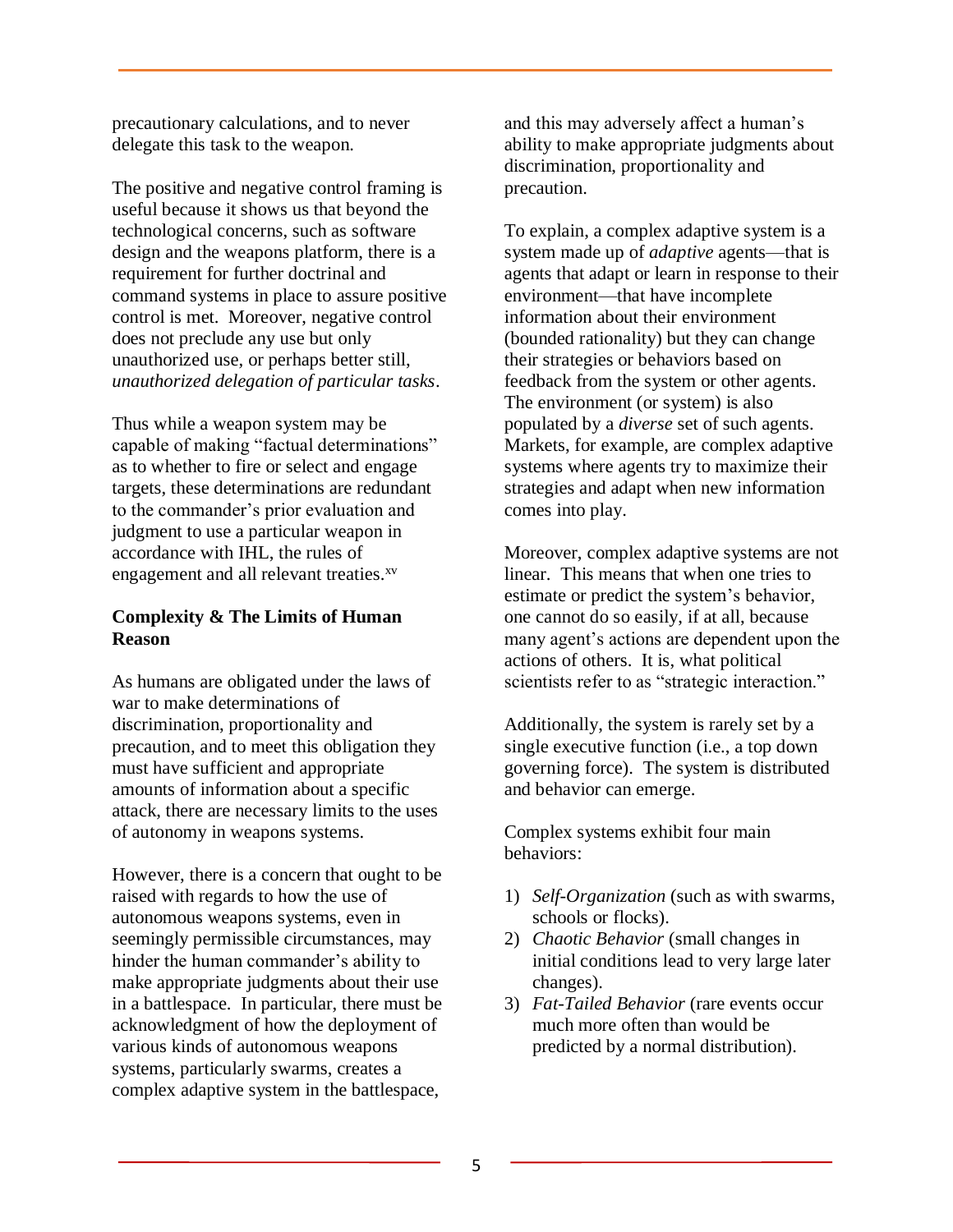4) *Adaptive Interaction* (interacting agents modify their strategies in diverse ways as experience accumulates).<sup>xvi</sup>

It is likely that parties to an armed conflict will create a complex adaptive system for two reasons. First, humans form part of the system and they are learning agents who adapt. Second, with more robust machine learning deployed on or with autonomous systems, the weapon systems will also be adaptive agents. Even if this is simply two parties to a conflict using swarms to attack each other, say for suppression of air defenses, they will create a micro complex adaptive system in that moment. Presently there is no way to predict with certainty what will happen when one party's swarm encounters another (adversary) party's swarm.

What is more, given that we are dealing with hierarchical organizations (states and their militaries) there is also a high probability that this complex adaptive system will generate large numbers of *loops*. A loop recirculates signals and resources. It also permits positive and negative feedback into the cycle. With increased sensors, as well as multirole applications where weapons and sensors gather and circulate information continuously, knowing if the systems are caught in a loop is not easy.

Given that analysis of complex adaptive systems is challenging, and the likelihood of creating loops, especially "tangled loops" where agents are part of multiple loops, predicting what will happen will be increasingly difficult, if not impossible. This nonlinearity yields a troubling conclusion: commanders may not actually have sufficient information to deploy AWS in a battlespace because they cannot know what the system will do when it encounters adversary systems. Simulations of

adversary behavior can ameliorate some uncertainty, but they cannot provide the kind of predictability that has accompanied weapons systems reviews in the past.

The operational risk of fielding such systems may be so great that one must take into consideration not merely what one foresees, given what a commander knows about the weapon system and the state of hostilities at that moment in time, *but estimate what may even seem impossible*. xvii

# **Conclusion**

The foregoing analysis offers two substantive conclusions. First, if one believes that the laws of armed conflict place obligations on human commanders, and these obligations cannot be delegated to weapons, then there are necessary limits in time and space on the deployment of such systems. Systems that are deployed for extended durations, say in more "permissive" environments, require a communications link and human authorization to use force. Short duration weapons, say single use swarm munitions or loitering munitions, would be held to strict limitations on time and space.

However, we should not be overly confident even in short duration autonomous weapons systems. As human commanders are the bearers of obligations to make decisions regarding discrimination, proportionality and precaution, they must make these decisions with all of the available information at the time, in reasonably good faith. If autonomous weapons systems are adaptive, if emergent behaviors are likely to occur, then human commanders may not possess the information needed to make such judgments, and thus it may be impermissible to field these weapon systems.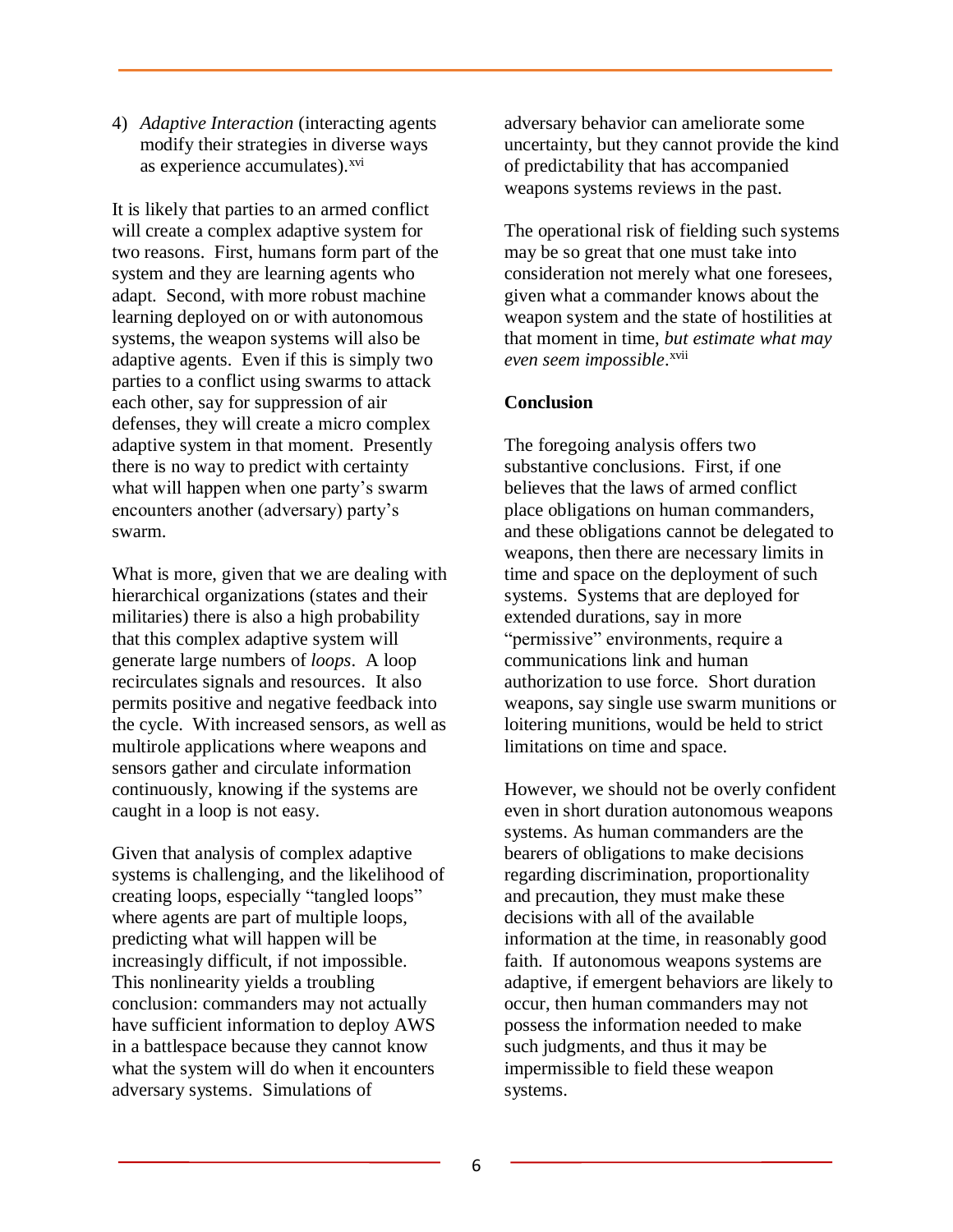### **Endnotes**

 $\overline{a}$ 

<sup>i</sup> Draft Recommendations. United Nations Convention on Certain Conventional Weapons Meeting of Experts on Lethal Autonomous Weapons Systems (April 2016). Available at:

[http://www.reachingcriticalwill.org/images/documents/Disa](http://www.reachingcriticalwill.org/images/documents/Disarmament-fora/ccw/2016/meeting-experts-laws/documents/DraftRecommendations_15April_final.pdf) [rmament-fora/ccw/2016/meeting-experts-](http://www.reachingcriticalwill.org/images/documents/Disarmament-fora/ccw/2016/meeting-experts-laws/documents/DraftRecommendations_15April_final.pdf)

[laws/documents/DraftRecommendations\\_15April\\_final.pdf](http://www.reachingcriticalwill.org/images/documents/Disarmament-fora/ccw/2016/meeting-experts-laws/documents/DraftRecommendations_15April_final.pdf) ii Government of Canada. "Canadian Food for Thought

Paper: Context, Complexity and LAWS." (April 2016) Available at:

[http://www.unog.ch/80256EDD006B8954/\(httpAssets\)/C6](http://www.unog.ch/80256EDD006B8954/(httpAssets)/C6F73401FA55F58FC1257F850043AB3A/$file/2016_LAWS+MX_CountryPaper+Canada+FFTP2.pdf) [F73401FA55F58FC1257F850043AB3A/\\$file/2016\\_LAW](http://www.unog.ch/80256EDD006B8954/(httpAssets)/C6F73401FA55F58FC1257F850043AB3A/$file/2016_LAWS+MX_CountryPaper+Canada+FFTP2.pdf) [S+MX\\_CountryPaper+Canada+FFTP2.pdf](http://www.unog.ch/80256EDD006B8954/(httpAssets)/C6F73401FA55F58FC1257F850043AB3A/$file/2016_LAWS+MX_CountryPaper+Canada+FFTP2.pdf)

iii Government of Switzerland. "Towards a 'Compliance-Based' Approach to LAWS" Informal Working Paper (March 2016). Available at:

[http://www.unog.ch/80256EDD006B8954/\(httpAssets\)/D2](http://www.unog.ch/80256EDD006B8954/(httpAssets)/D2D66A9C427958D6C1257F8700415473/$file/2016_LAWS+MX_CountryPaper+Switzerland.pdf) [D66A9C427958D6C1257F8700415473/\\$file/2016\\_LAWS](http://www.unog.ch/80256EDD006B8954/(httpAssets)/D2D66A9C427958D6C1257F8700415473/$file/2016_LAWS+MX_CountryPaper+Switzerland.pdf) [+MX\\_CountryPaper+Switzerland.pdf](http://www.unog.ch/80256EDD006B8954/(httpAssets)/D2D66A9C427958D6C1257F8700415473/$file/2016_LAWS+MX_CountryPaper+Switzerland.pdf)

iv Government of France. "Mapping of Technological Developments" Non Paper (April 2016) Available at: [http://www.unog.ch/80256EDD006B8954/\(httpAssets\)/B9](http://www.unog.ch/80256EDD006B8954/(httpAssets)/B9E3E8041CE4D326C1257F8F005A31E2/$file/2016_LAWSMX_CountryPaper_France+MappingofTechnicalDevelopments+EN.pdf) [E3E8041CE4D326C1257F8F005A31E2/\\$file/2016\\_LAW](http://www.unog.ch/80256EDD006B8954/(httpAssets)/B9E3E8041CE4D326C1257F8F005A31E2/$file/2016_LAWSMX_CountryPaper_France+MappingofTechnicalDevelopments+EN.pdf) [SMX\\_CountryPaper\\_France+MappingofTechnicalDevelop](http://www.unog.ch/80256EDD006B8954/(httpAssets)/B9E3E8041CE4D326C1257F8F005A31E2/$file/2016_LAWSMX_CountryPaper_France+MappingofTechnicalDevelopments+EN.pdf) [ments+EN.pdf](http://www.unog.ch/80256EDD006B8954/(httpAssets)/B9E3E8041CE4D326C1257F8F005A31E2/$file/2016_LAWSMX_CountryPaper_France+MappingofTechnicalDevelopments+EN.pdf)

v International Committee for the Red Cross. "Autonomous Weapons Systems: Implications of Increasing Autonomy in the Critical Functions of Weapons" (September, 2016). Available at: [https://www.icrc.org/en/publication/4283-autonomous](https://www.icrc.org/en/publication/4283-autonomous-weapons-systems)[weapons-systems](https://www.icrc.org/en/publication/4283-autonomous-weapons-systems)

vi Switzerland op. cit. footnote 3.

vii United Nations Institute for Disarmament Research. "Statement of the UN Institute for Disarmament Research at the CCW Informal Meeting of Experts on Lethal Autonomous Weapons Systems" delivered by Ms. Kerstin Vignard (April 2016). Available at:

[http://www.unog.ch/80256EDD006B8954/\(httpAssets\)/86](http://www.unog.ch/80256EDD006B8954/(httpAssets)/86C96CC8C7A932DCC1257F930057C0E3/$file/2016_LAWS+MX_GeneralExchange_Statements_UNIDIR.pdf) [C96CC8C7A932DCC1257F930057C0E3/\\$file/2016\\_LAW](http://www.unog.ch/80256EDD006B8954/(httpAssets)/86C96CC8C7A932DCC1257F930057C0E3/$file/2016_LAWS+MX_GeneralExchange_Statements_UNIDIR.pdf) [S+MX\\_GeneralExchange\\_Statements\\_UNIDIR.pdf](http://www.unog.ch/80256EDD006B8954/(httpAssets)/86C96CC8C7A932DCC1257F930057C0E3/$file/2016_LAWS+MX_GeneralExchange_Statements_UNIDIR.pdf)

viii For example, Italy, Poland, and The Netherlands endorse the notion of meaningful human control, while the United Kingdom has agreed that some form of human control is required. Both the United States and Israel have accepted "appropriate human judgment" as their preferred frame. For citations see country statements at:

[http://www.unog.ch/80256EE600585943/\(httpPages\)/37D5](http://www.unog.ch/80256EE600585943/(httpPages)/37D51189AC4FB6E1C1257F4D004CAFB2?OpenDocument) [1189AC4FB6E1C1257F4D004CAFB2?OpenDocument](http://www.unog.ch/80256EE600585943/(httpPages)/37D51189AC4FB6E1C1257F4D004CAFB2?OpenDocument)

ix Roff, Heather M. and Richard Moyes. "Meaningful Human Control, Artificial Intelligence and Autonomous Weapons." Briefing paper prepared for the Informal Meeting of Experts on Lethal Autonomous Weapons Systems, UN Convention on Certain Conventional Weapons, April 2016.

[www.article36.org/autonomous-weapons/roff-moyes-fli](http://www.article36.org/autonomous-weapons/roff-moyes-fli-paper/)[paper/](http://www.article36.org/autonomous-weapons/roff-moyes-fli-paper/)

<sup>x</sup> *Ante bellum* would include all of the design, acquisition, development, training, doctrine and "before war"

mechanisms. *In bello* are all the rules, regulations, laws, and doctrine that structure how belligerents may permissibly fight. *Post Bellum*, or after the war, are all those accountability measures and institutions that come into play after conflict.

xi Government of Israel. "Statement on Lethal Autonomous Weapons Systems" delivered by Ms. Maya Yaron. Group of Experts Meeting on Lethal Autonomous Weapons Systems (LAWS) April 11-15 2016.

[http://www.unog.ch/80256EDD006B8954/\(httpAssets\)/595](http://www.unog.ch/80256EDD006B8954/(httpAssets)/5951D4CF7936ADE3C1257F9A004B62D6/$file/2016_LAWS_+MX_ChallengestoIHL_Statements_Israel.pdf) [1D4CF7936ADE3C1257F9A004B62D6/\\$file/2016\\_LAW](http://www.unog.ch/80256EDD006B8954/(httpAssets)/5951D4CF7936ADE3C1257F9A004B62D6/$file/2016_LAWS_+MX_ChallengestoIHL_Statements_Israel.pdf) [S\\_+MX\\_ChallengestoIHL\\_Statements\\_Israel.pdf](http://www.unog.ch/80256EDD006B8954/(httpAssets)/5951D4CF7936ADE3C1257F9A004B62D6/$file/2016_LAWS_+MX_ChallengestoIHL_Statements_Israel.pdf)

xii United States Department of Defense. *Department of Defense Law of War Manual* (June 2015)

xiii This is similar to Paul Scharre's point in his work on operational risk and AWS. The human must be the "fail safe." Scharre, Paul. "Autonomous Weapons and Operational Risk" Center for a New American Security (2016).

[https://www.cnas.org/publications/reports/autonomous](https://www.cnas.org/publications/reports/autonomous-weapons-and-operational-risk)[weapons-and-operational-risk](https://www.cnas.org/publications/reports/autonomous-weapons-and-operational-risk) .

xiv Steinbruner, John. D. "Choices and Trade-Offs" in *Managing Nuclear Operations*, Eds. Ashton B. Carter, John D. Steinbruner and Charles A. Zraket (The Brookings Institution Press, 1987): 539.

xv United States Department of Defense Law of War Manual.

xvi Brownlee, Jason. "Complex Adaptive Systems" CIS Technical Report 070302A (March 2007). Holland, John. *Hidden Order: How Adaptation Builds Complexity*. (Addison Wesley Publishing, 1995). Holland, John H. *Complexity: A Very Short Introduction* (Oxford University Press, 2014). Kauffman, Stuart. "Principles of Adaptation in Complex Systems" in Lectures in the Sciences of Complexity, ed. Steinn (1989): 619-712. Lansing, J. Stephen. "Complex Adaptive Systems" *Annual Review of Anthropology*, Vol. 32 (2003): 183-204. xvii Scharre, Paul. "Autonomous Weapons and Operational

Risk" Center for a New American Security (2016). [https://www.cnas.org/publications/reports/autonomous-](https://www.cnas.org/publications/reports/autonomous-weapons-and-operational-risk)

[weapons-and-operational-risk](https://www.cnas.org/publications/reports/autonomous-weapons-and-operational-risk) .